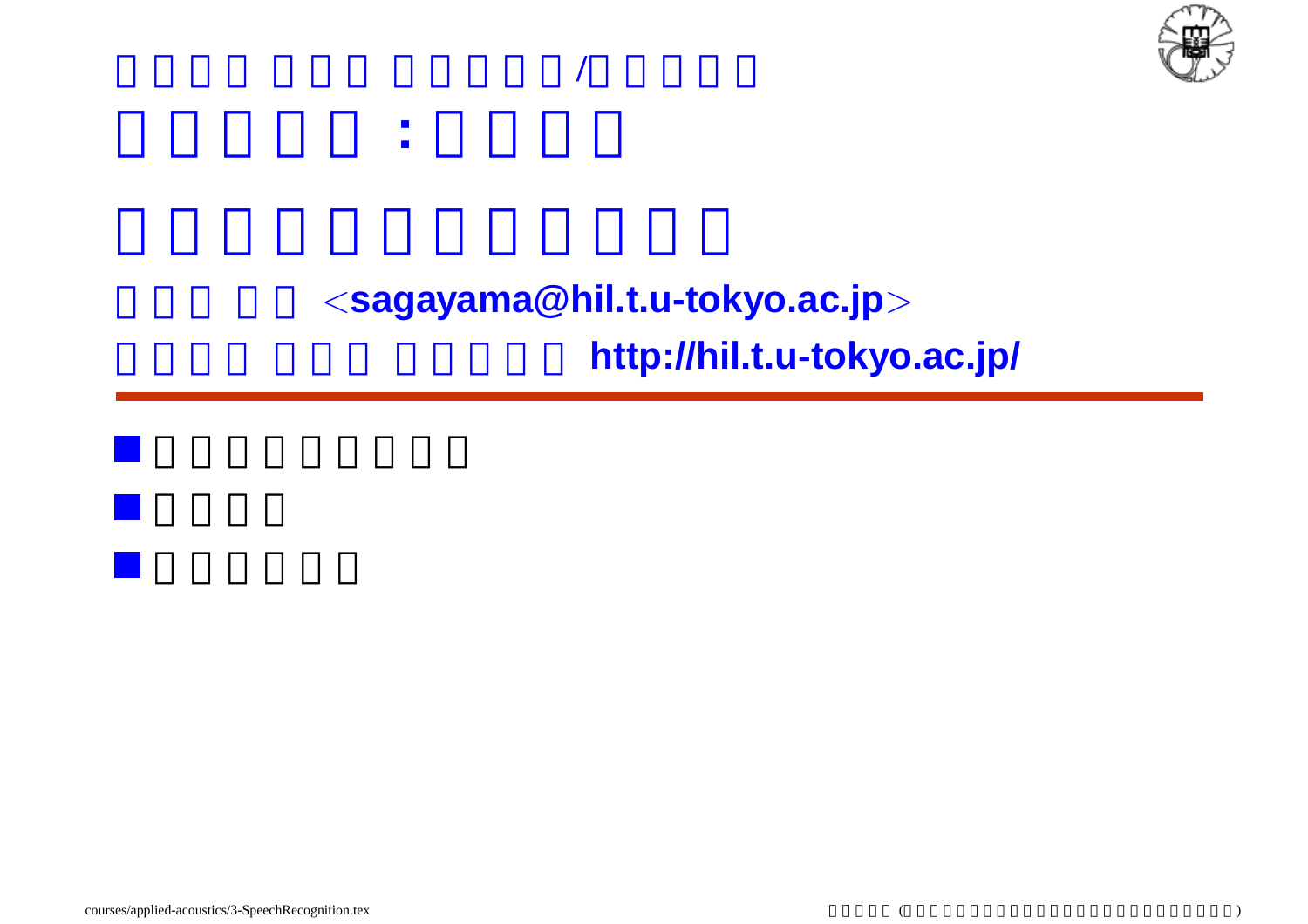



### 異音**(allophone)**

嵯峨山 茂樹 : 応用音響学 : 音声認識

courses/applied-acoustics/3-SpeechRecognition.tex ()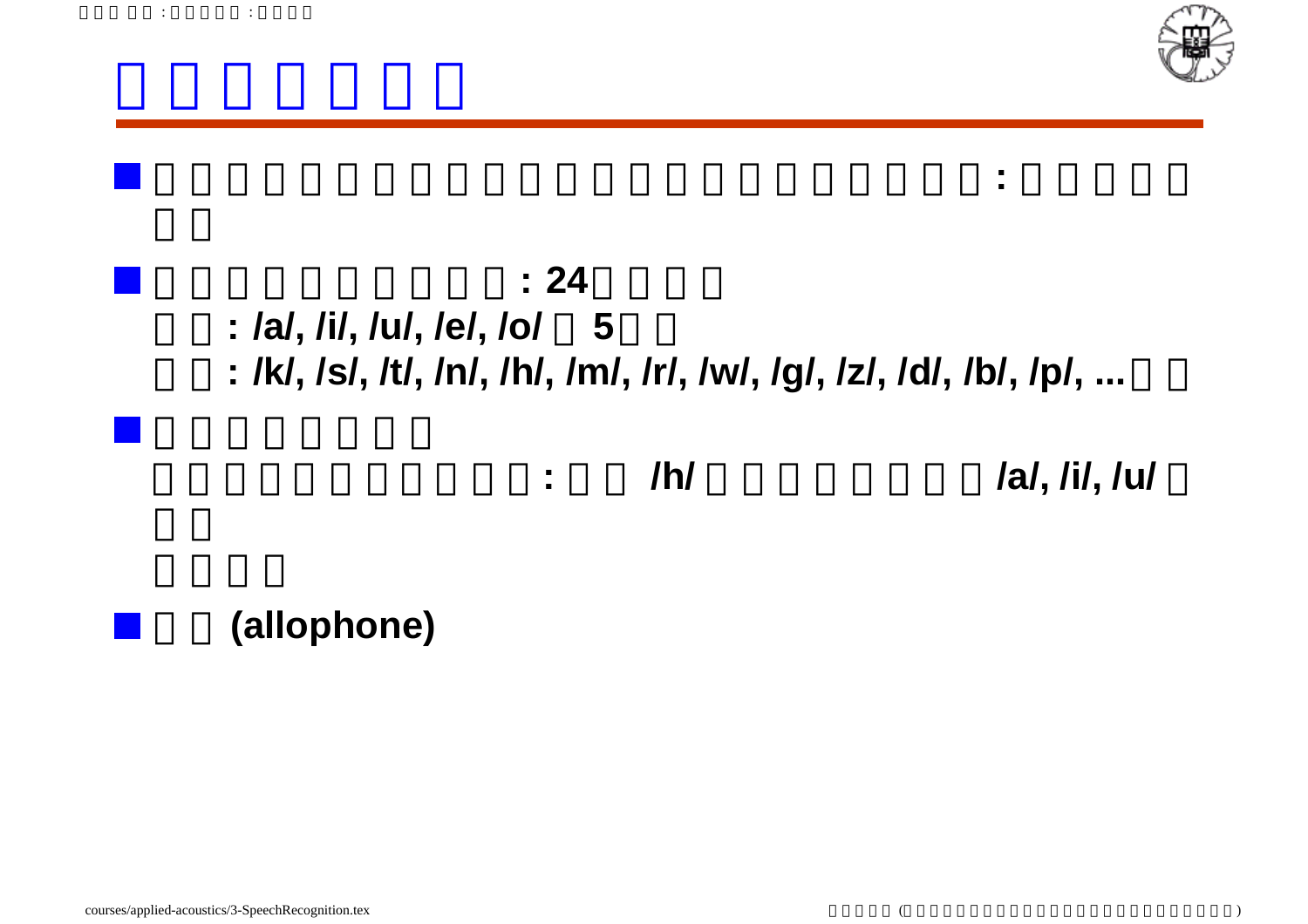#### $\mathbf{r} = \mathbf{r} \times \mathbf{r}$

## **HMM** Trellis





### **Trellis Computation**

**1. HMM**トレリス計算**(**縦方向は状態、横方向は時間**)**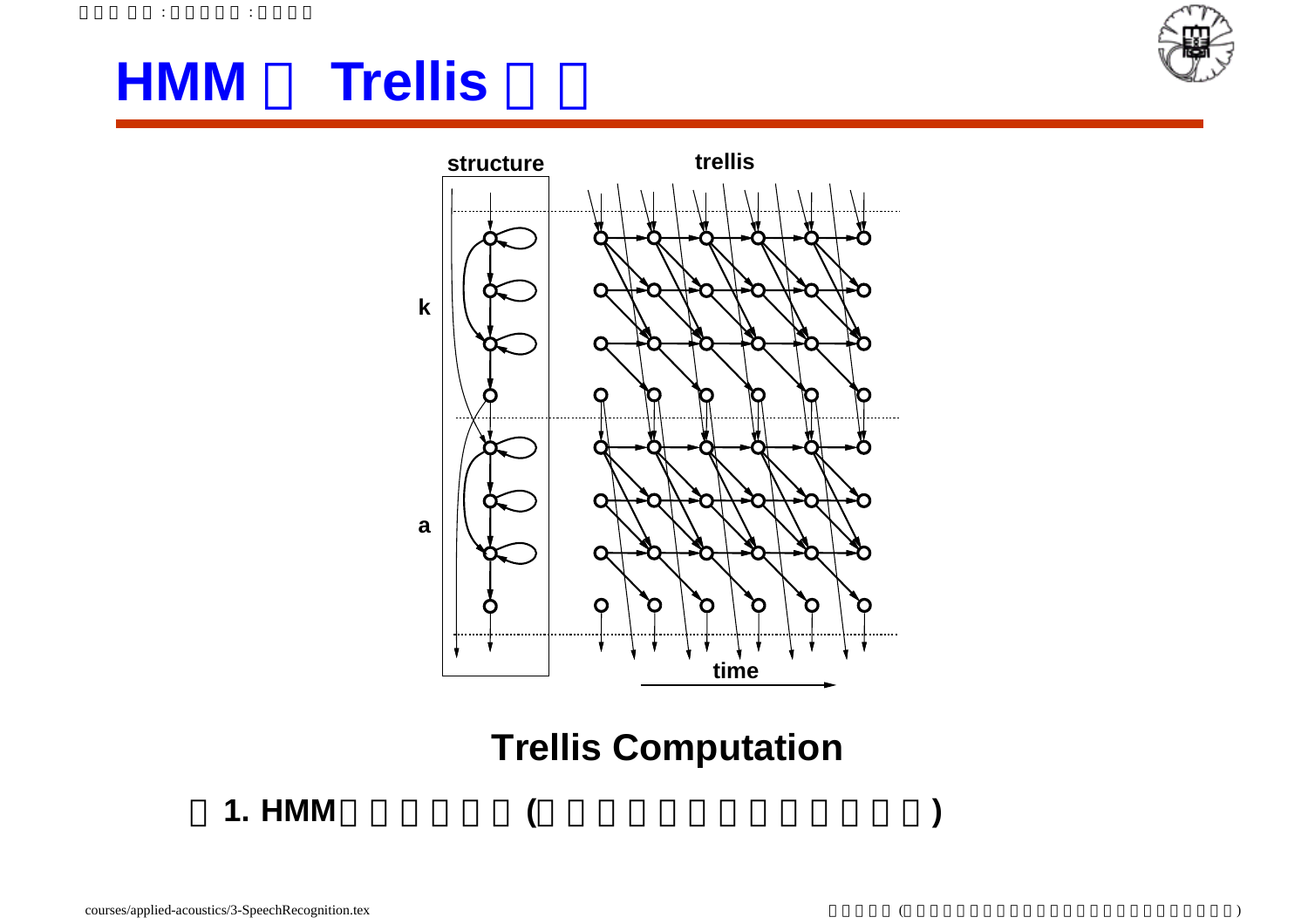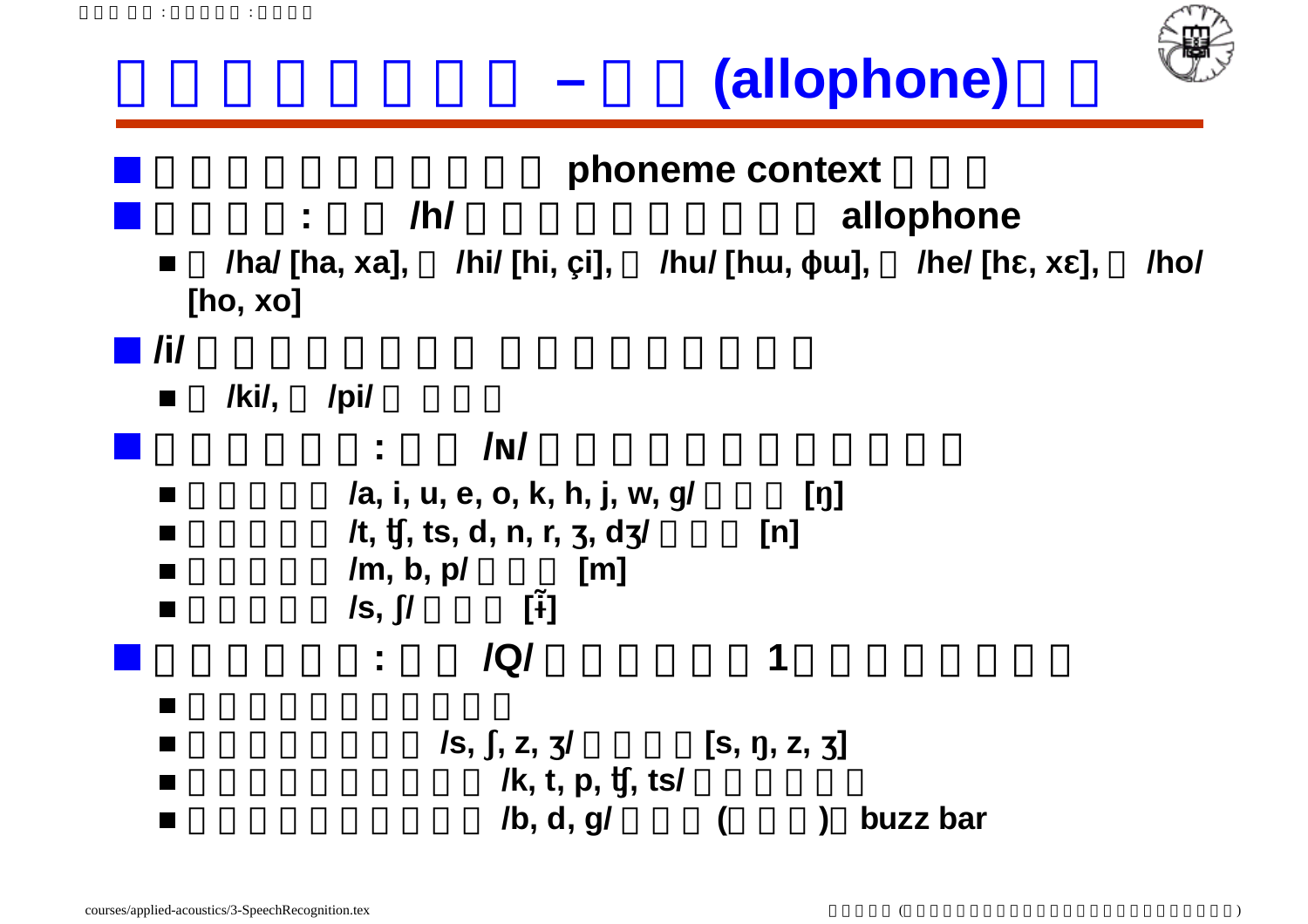# 音素環境クラスタリング **(PEC) (1987)**





### **The Basic Idea of Phoneme Environment Clustering**

**2. PEC**の原理 **—** 音響空間の像の分散が小さくなるように音素環境

 $\mathbf{r}$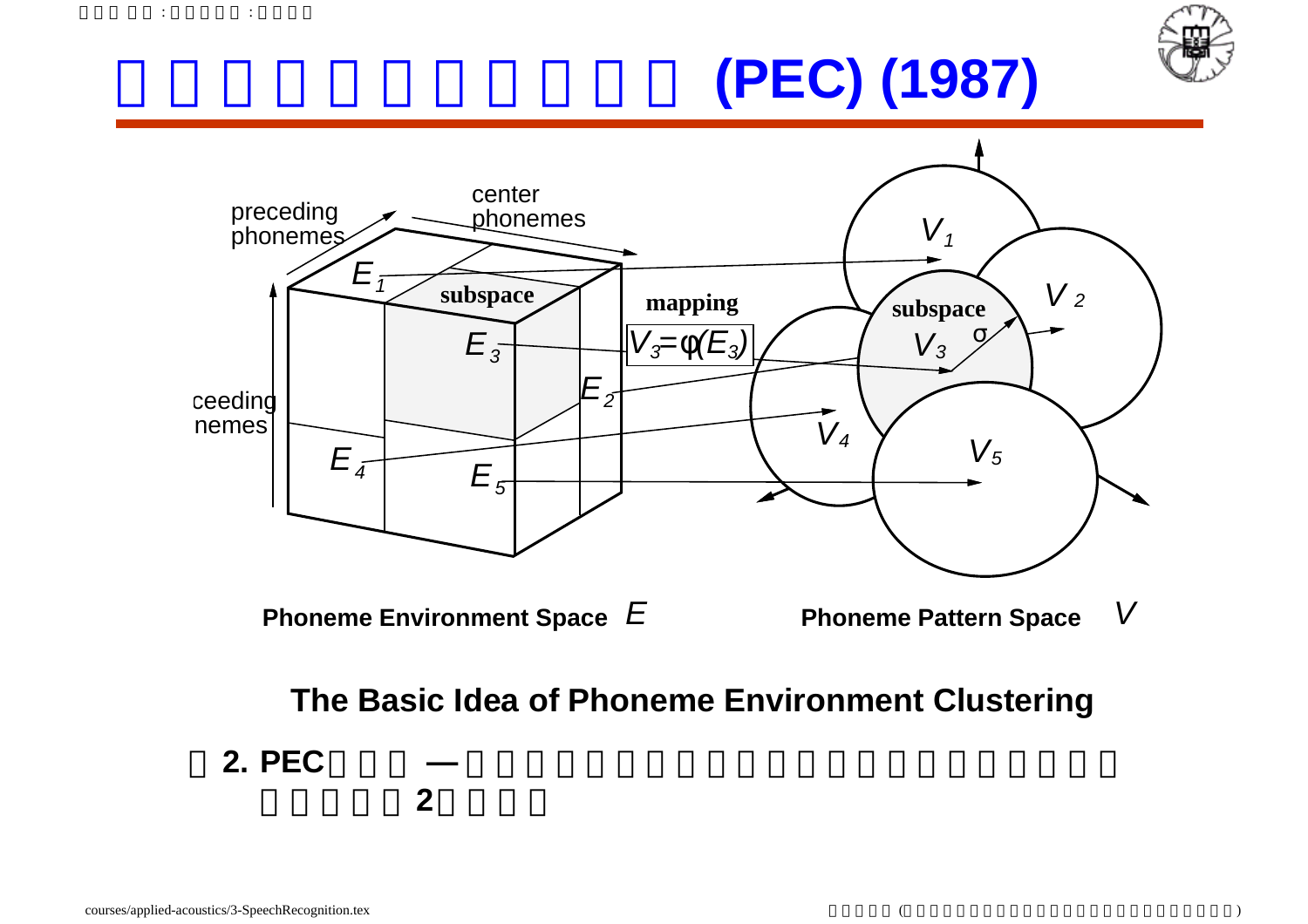

# 音素環境クラスタリング **(PEC) (1987)**



#### **Assersion: environment dependent phones follow Gaussian distributions**

**phonemes + mixture density vs. allophones + single Gaussian density**

### **3. PEC**

嵯峨山 茂樹 : 応用音響学 : 音声認識

**Cf. Generalized Triphones:** 

木構造クラスタリング **(**トップダウン**)**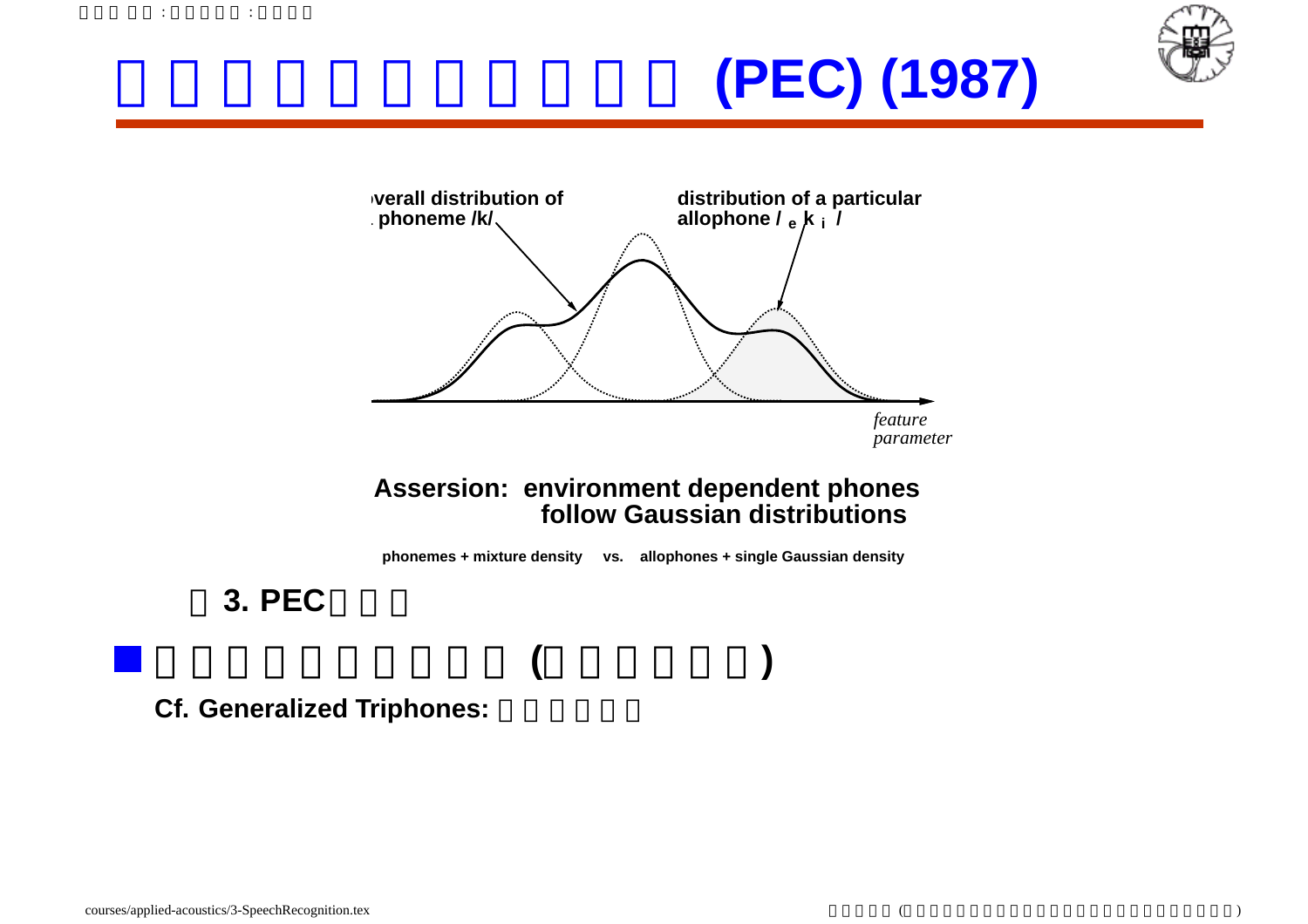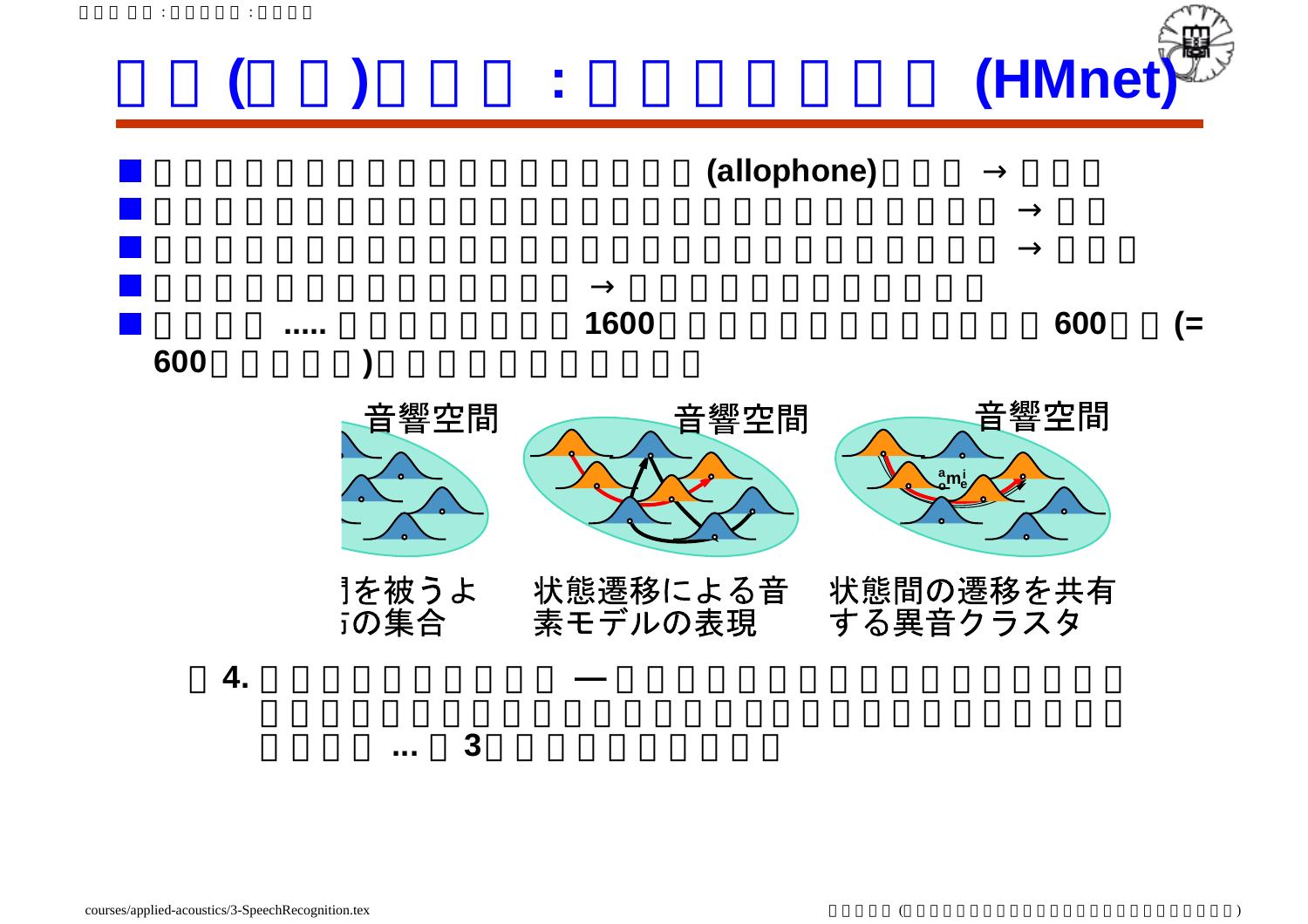# 逐次状態分割法**(SSS: Successive State Splitting)**

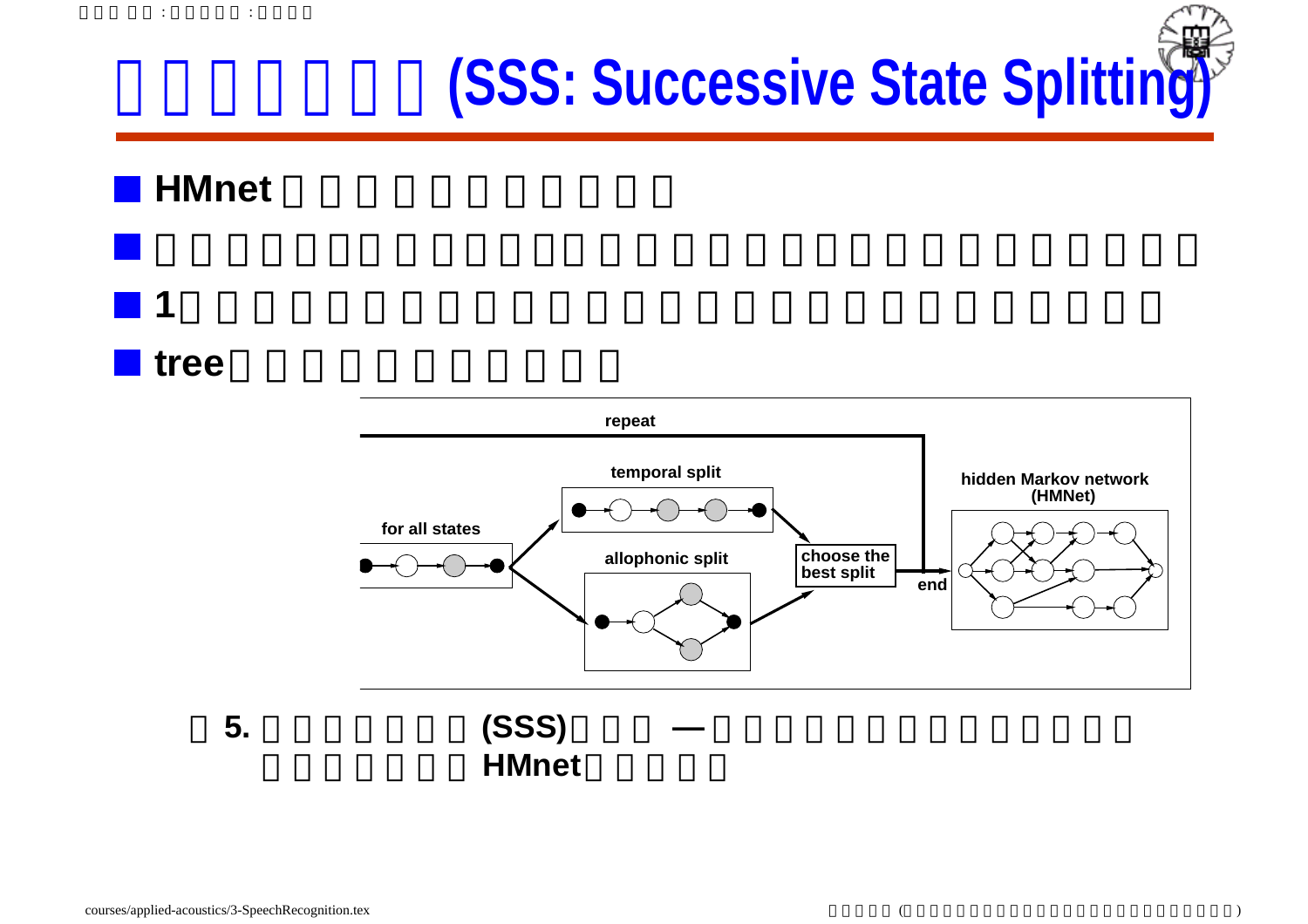



# 逐次状態分割法**(SSS)**の例

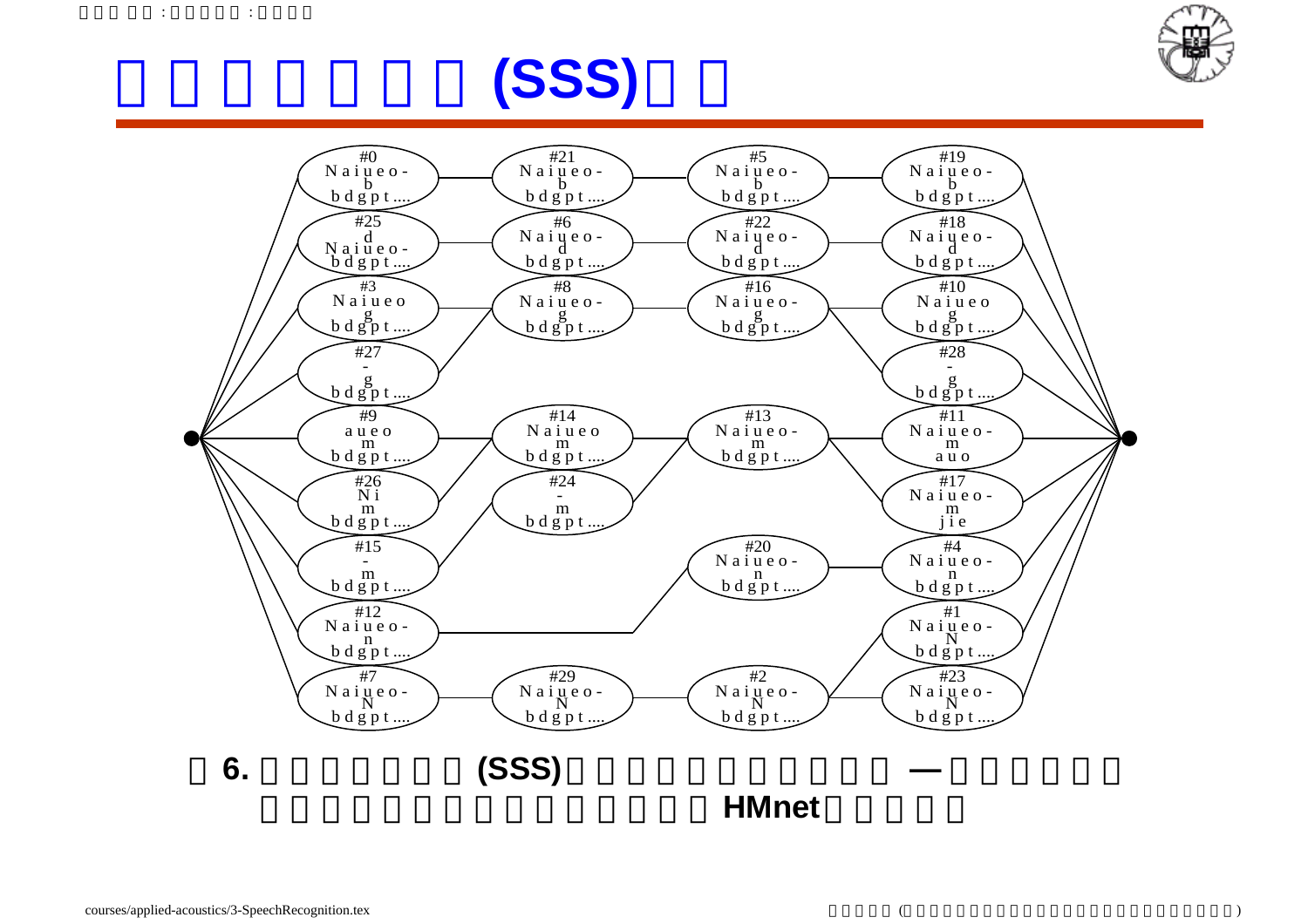





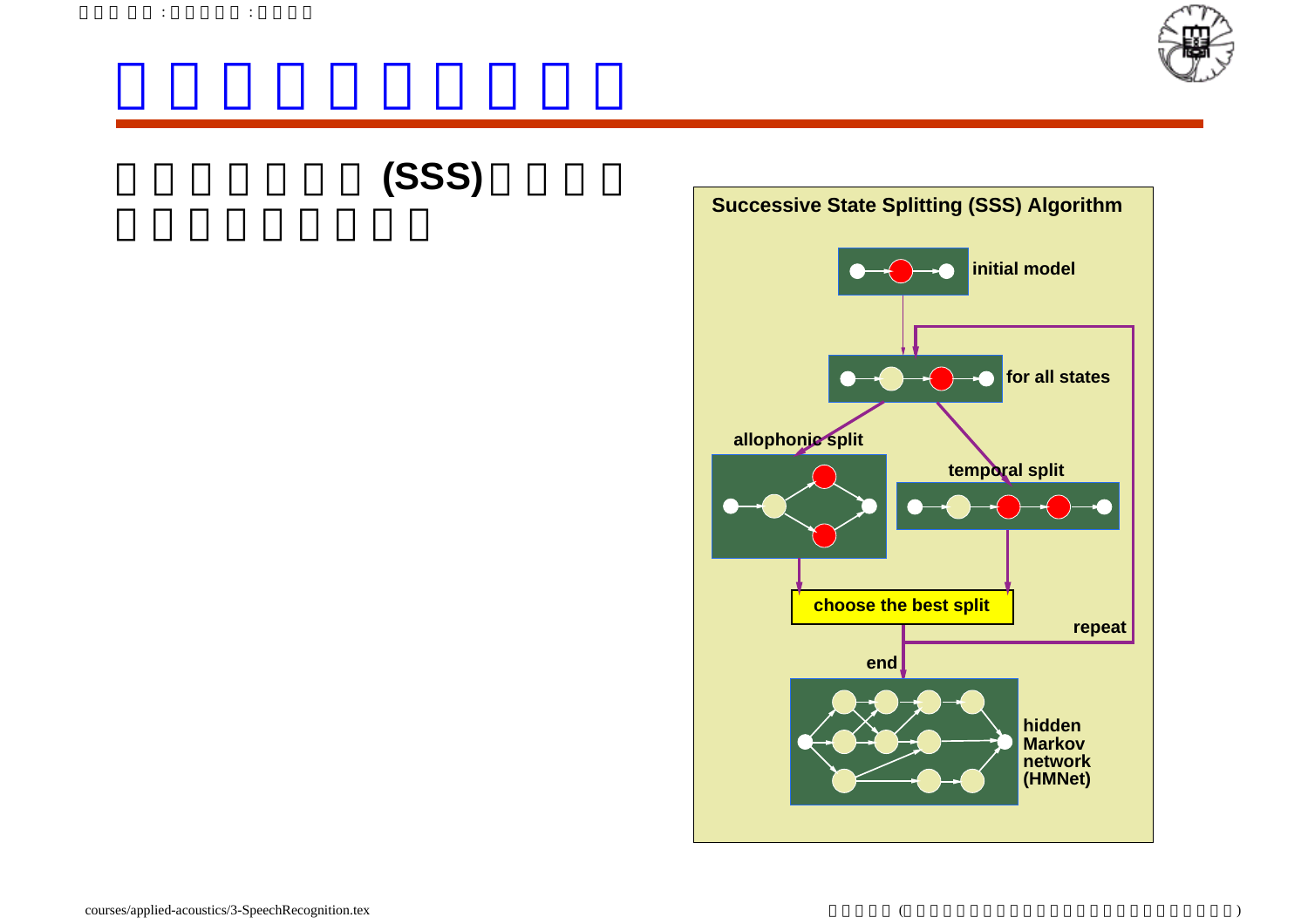



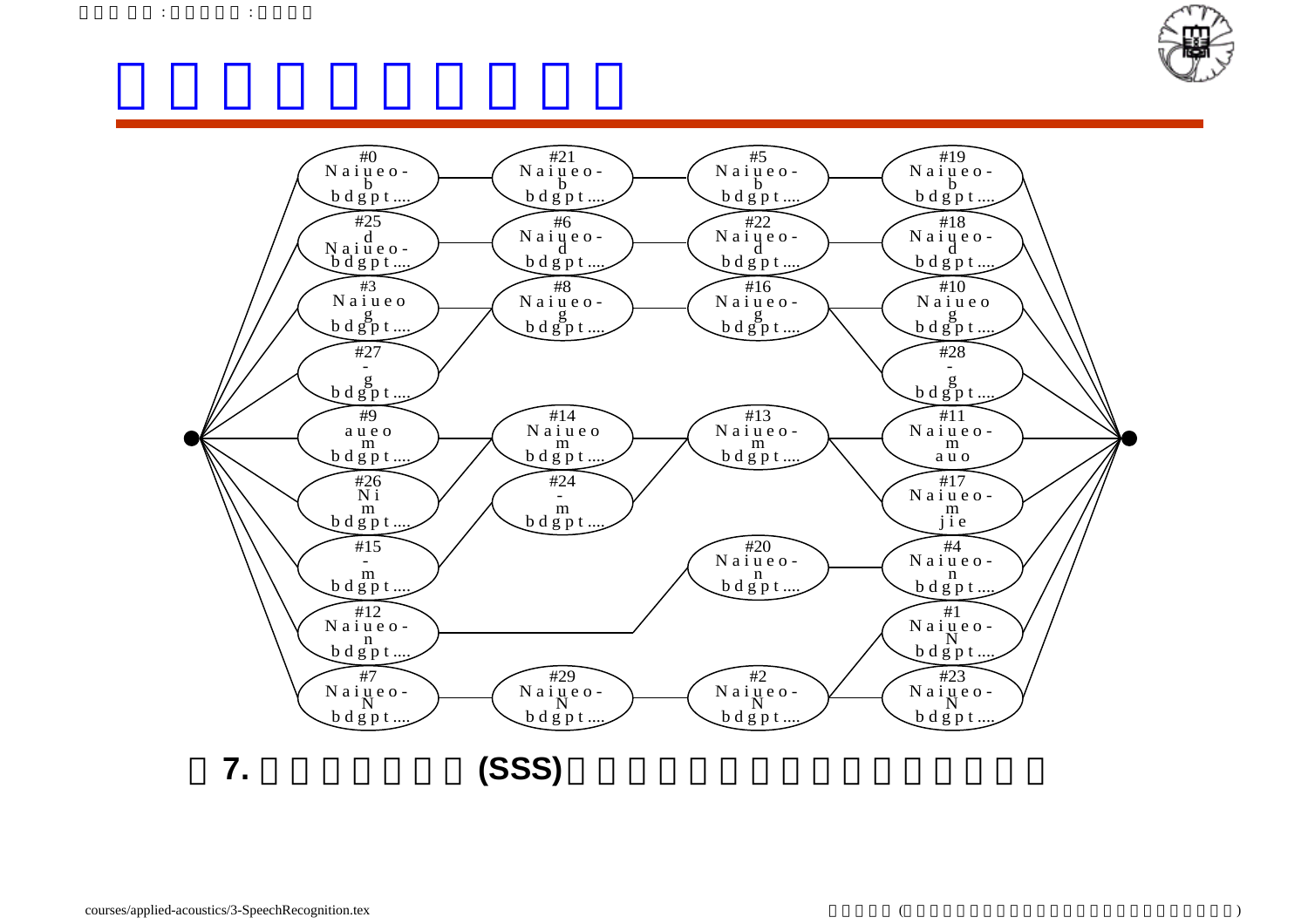

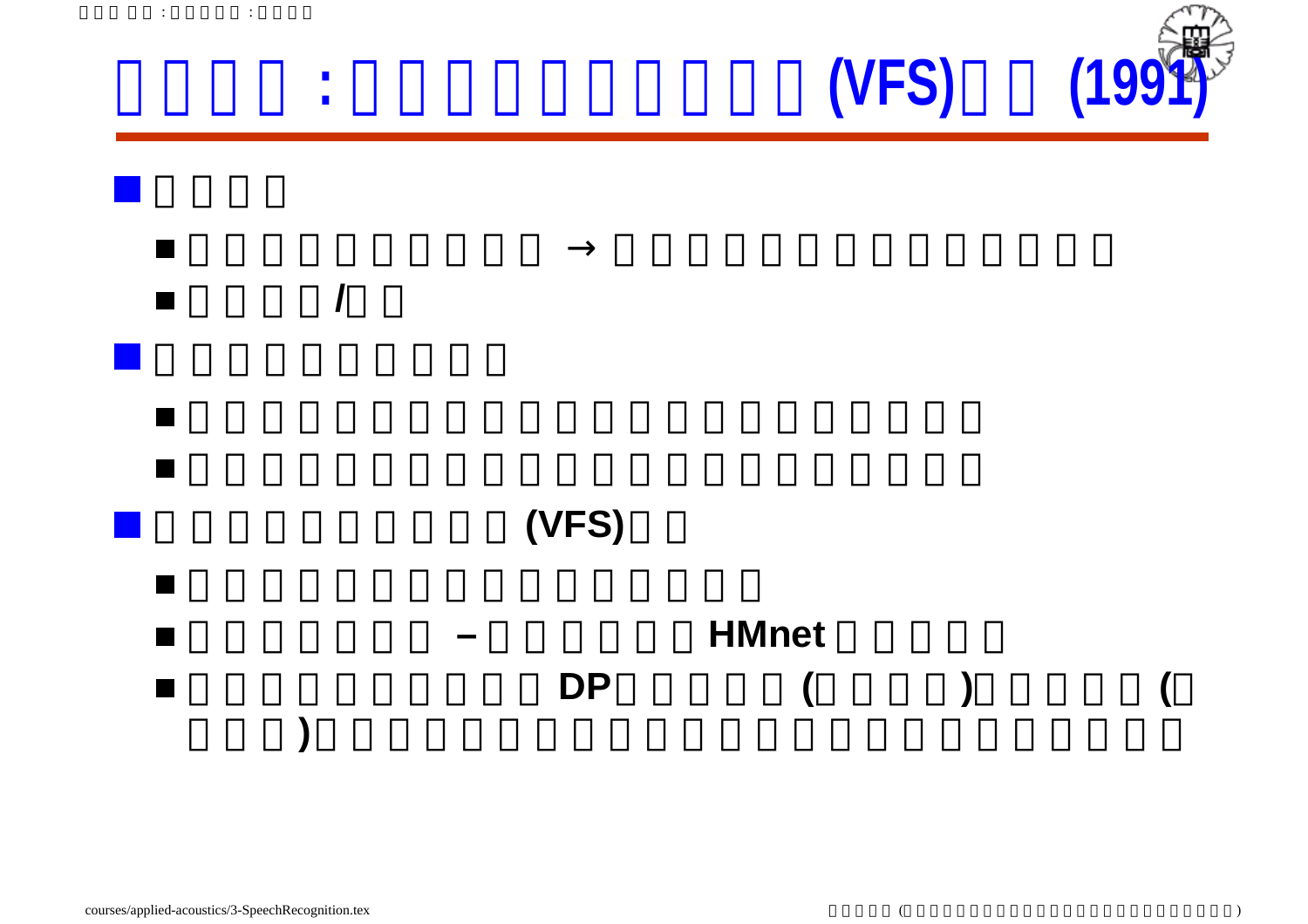

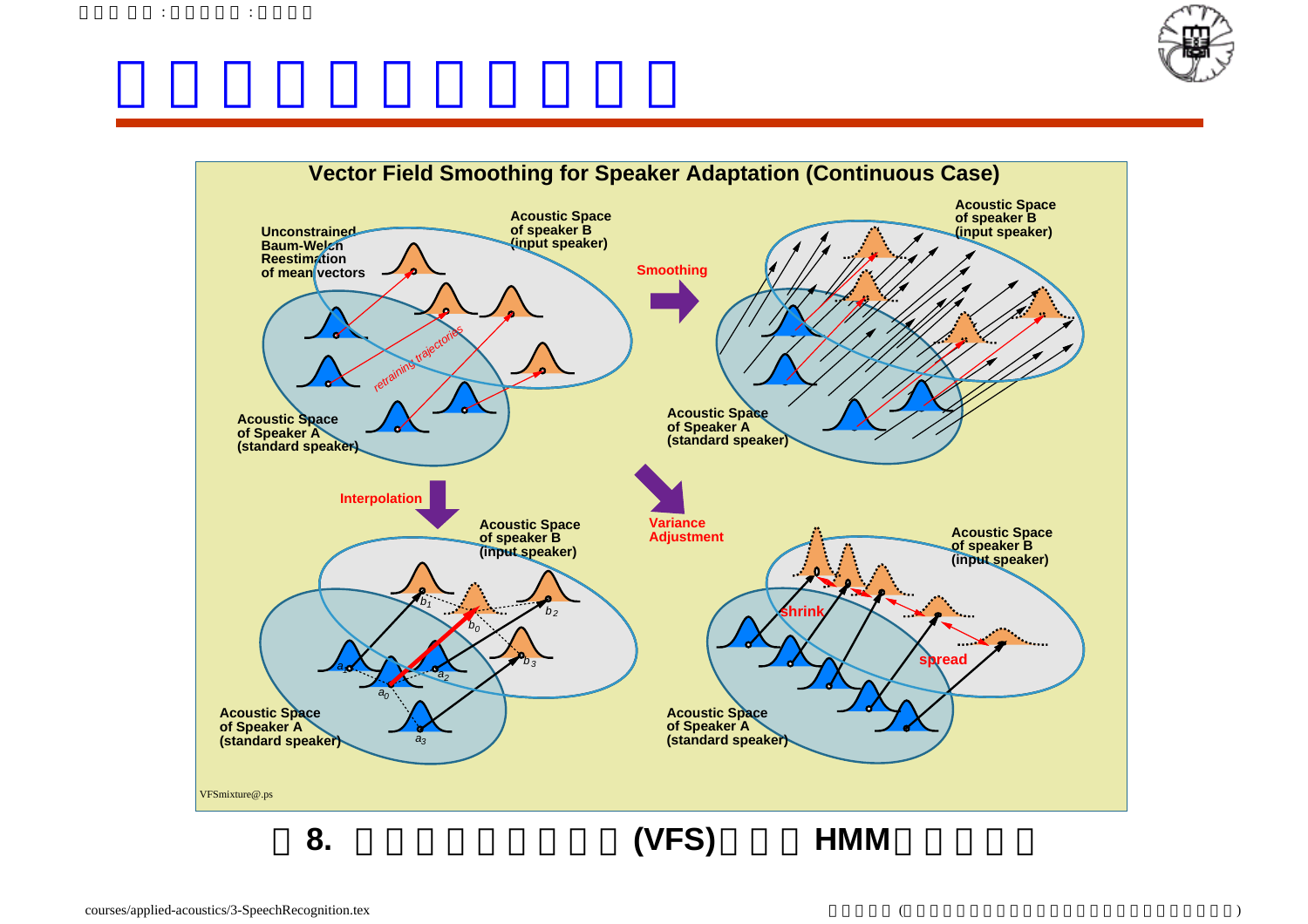

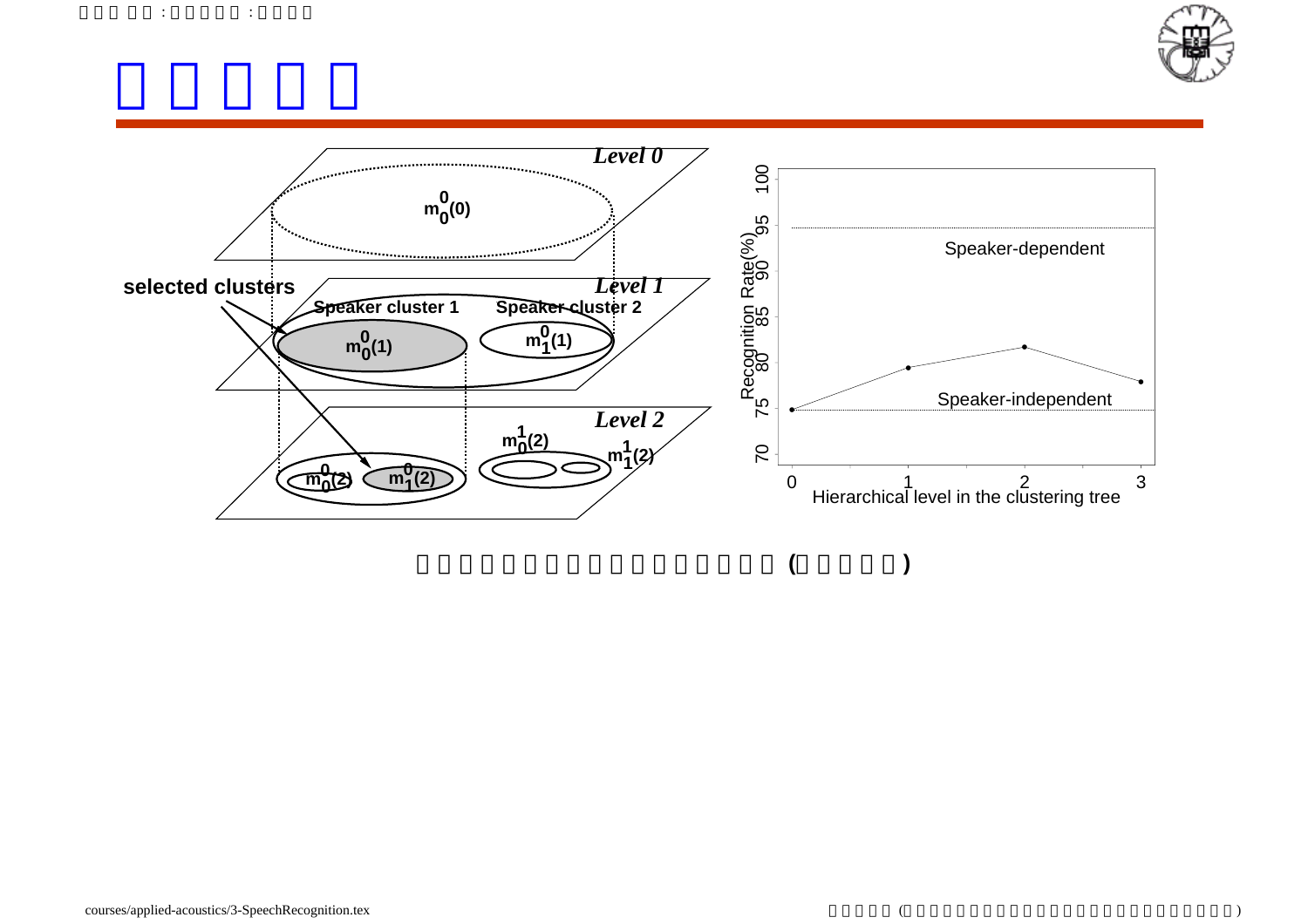## ニューラルネット**(TDNN)**による音声認識



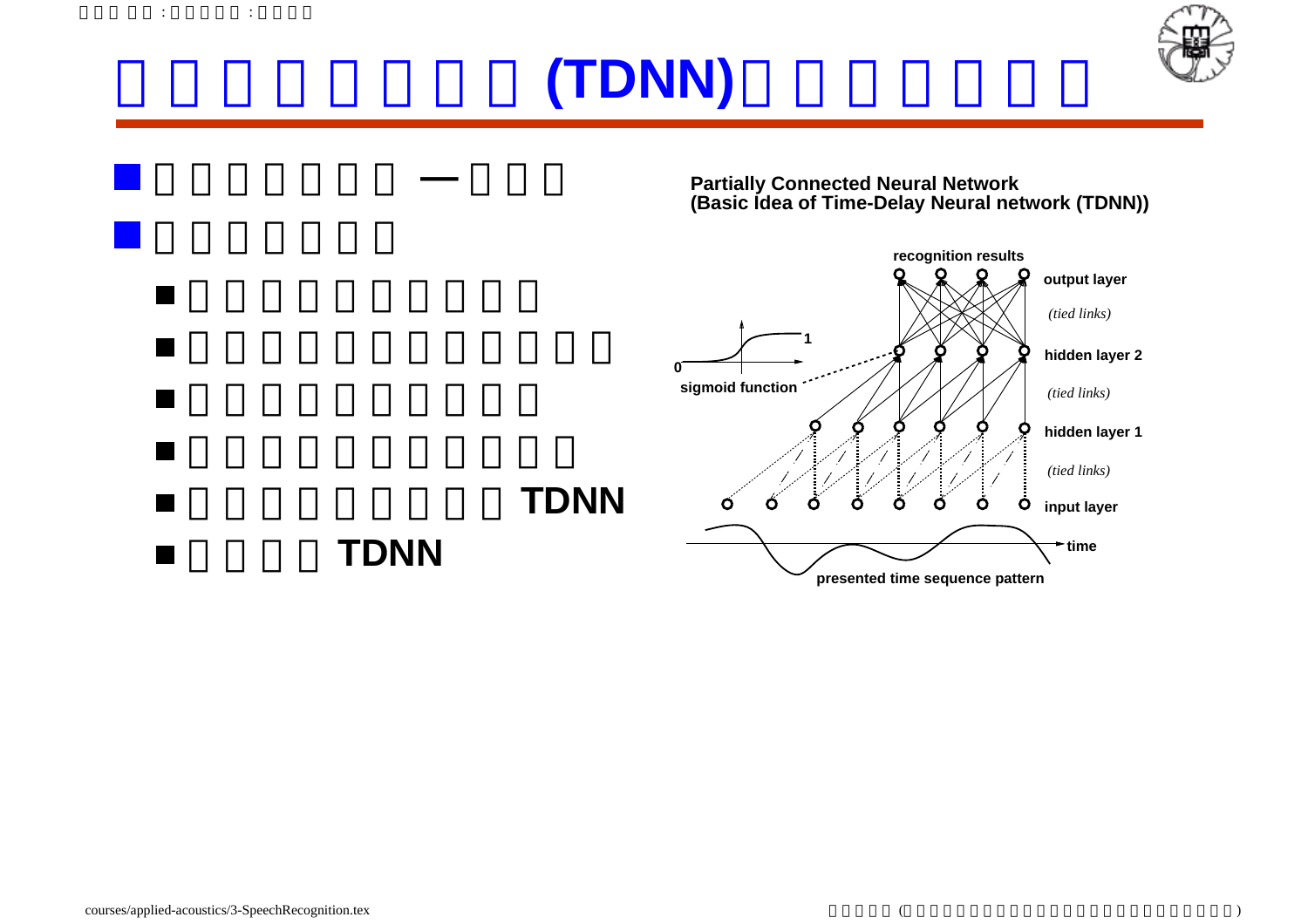



HMnet *n* (  $\blacksquare$   $n$  **HMnet** (n ) **Baum-Welch** 

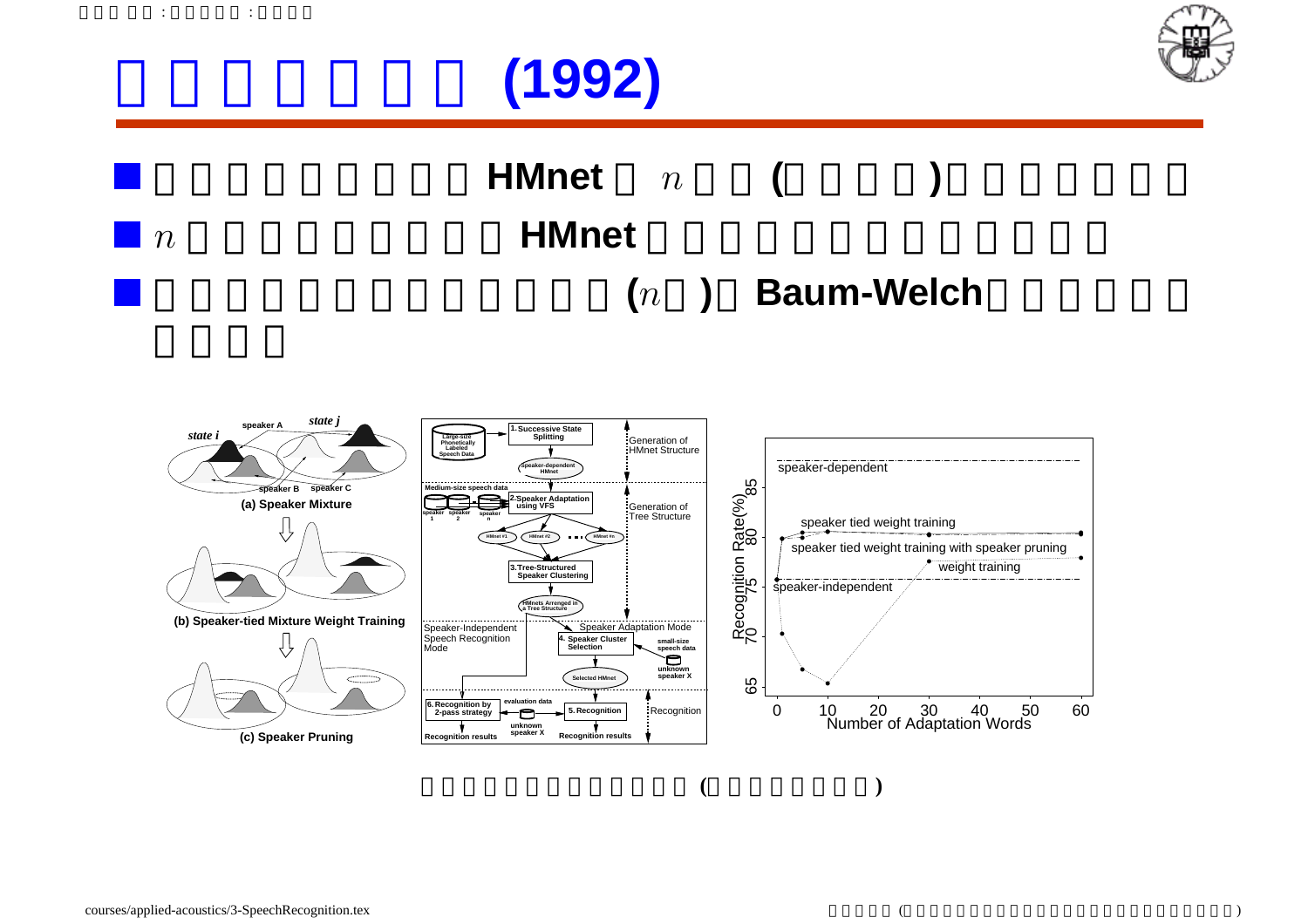

音声学的規則による音素環境の木構造クラスタリング **(CMU, U**

**Cambridge, IBM, etc.) ML-SSS (ATR, Boston U)**

 $\label{eq:2.1} \begin{array}{cccccccccc} \mathbf{r} & \mathbf{r} & \mathbf{r} & \mathbf{r} & \mathbf{r} & \mathbf{r} \\ \mathbf{r} & \mathbf{r} & \mathbf{r} & \mathbf{r} & \mathbf{r} & \mathbf{r} \end{array}$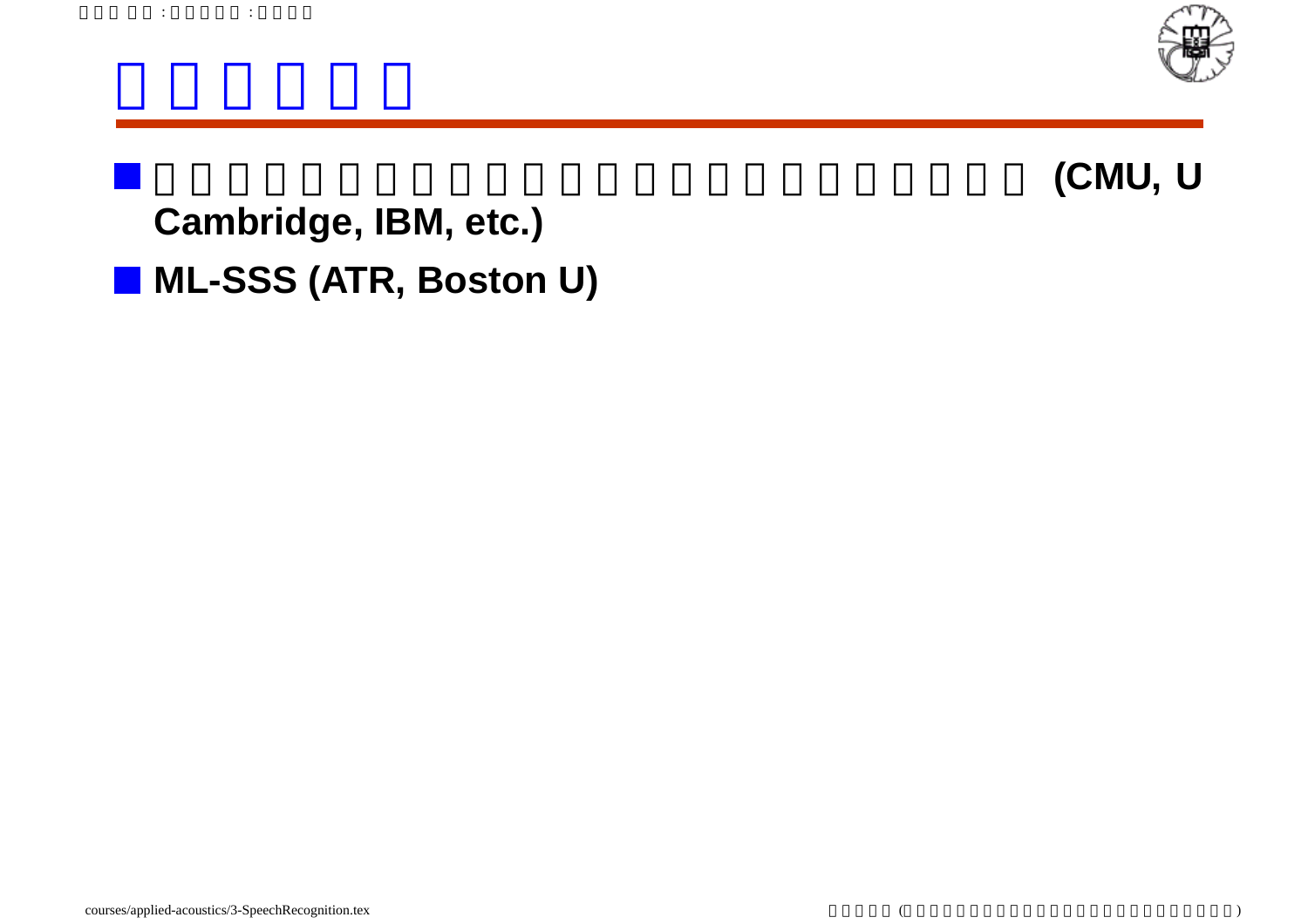



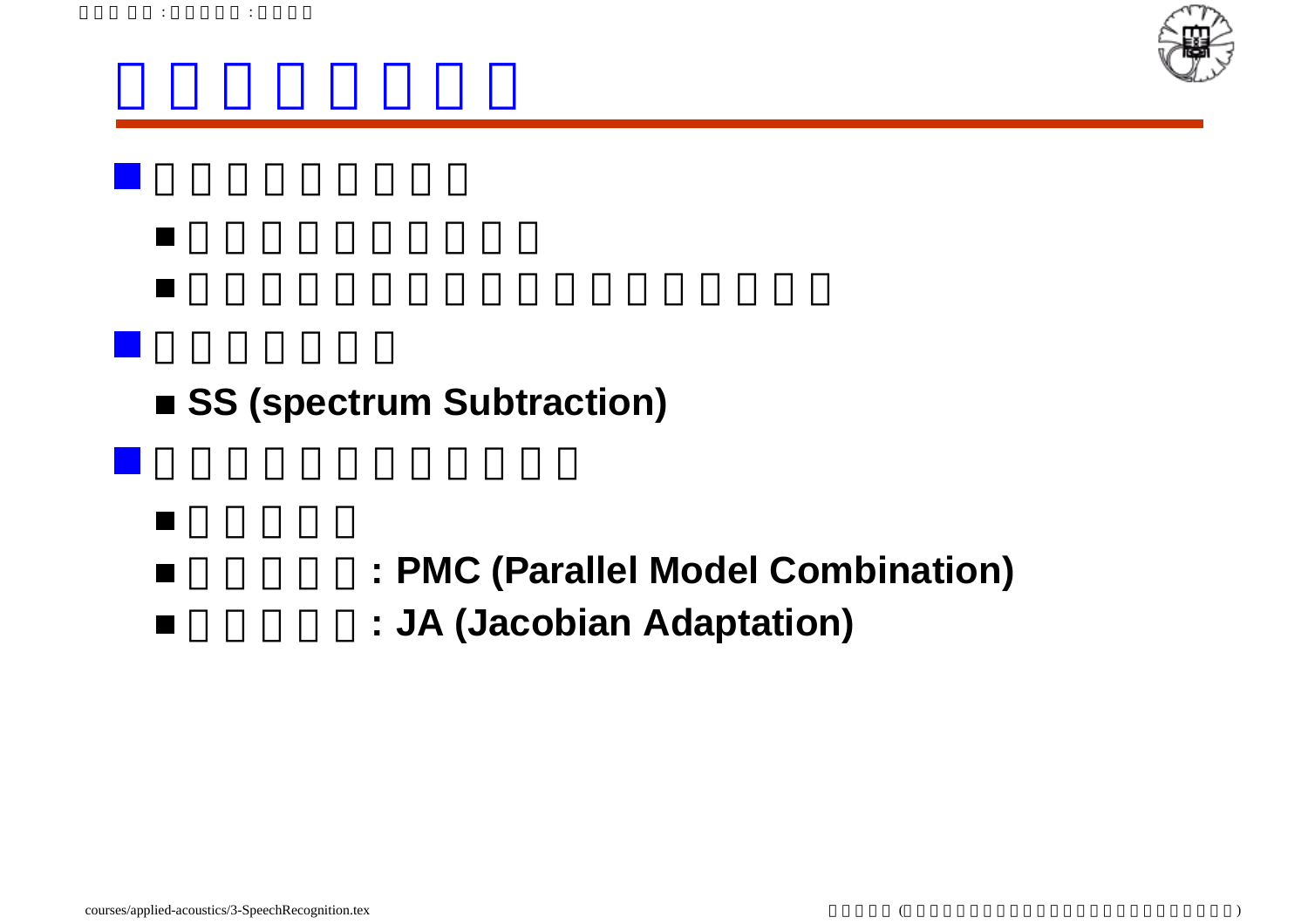



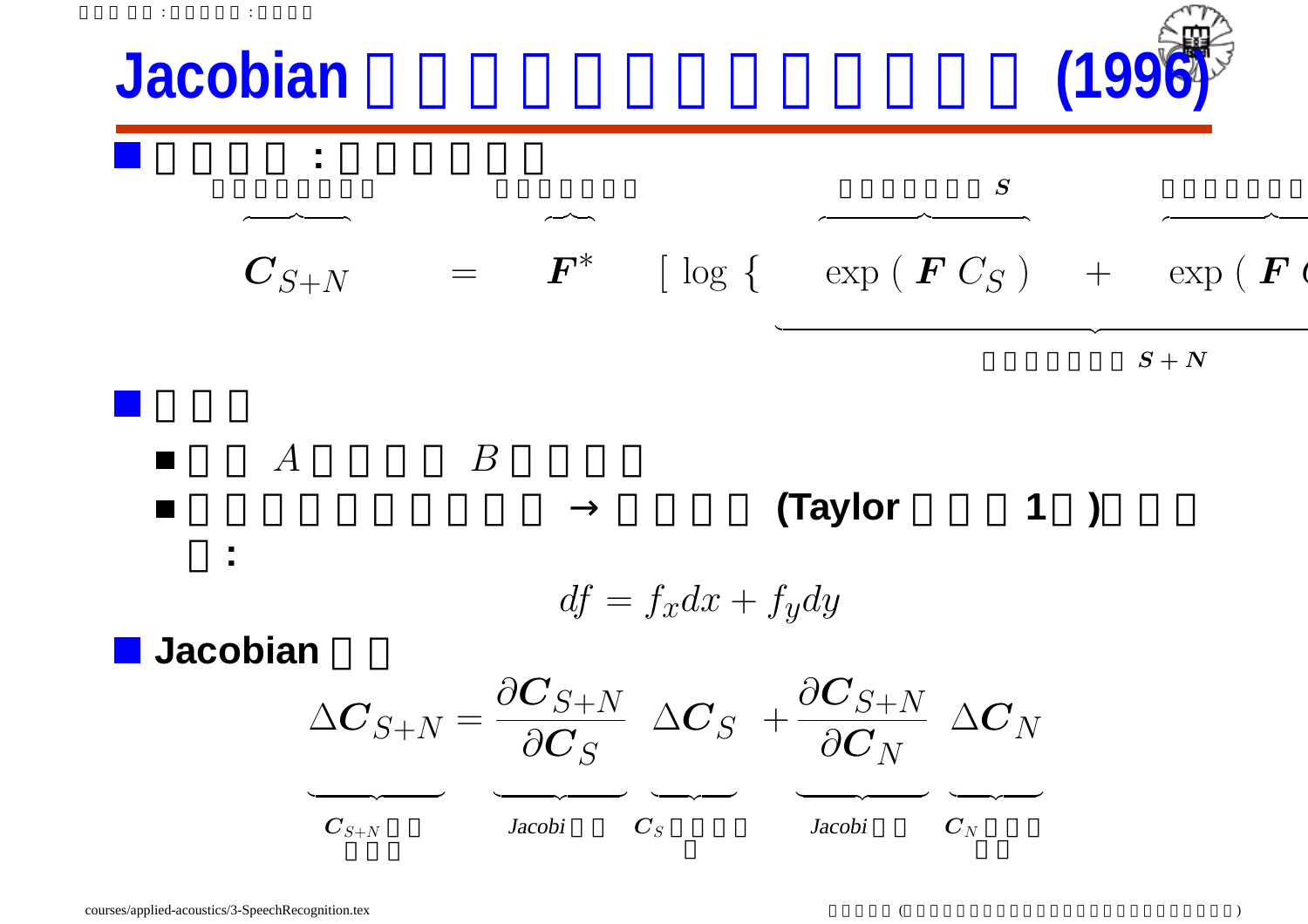## **Jacobian Matrix of Cepstrum**





where the time-derivative of speech spectrum  $\dot{S}$  is given by:

$$
\dot{\mathbf{S}} = \frac{\partial}{\partial t} \{ \exp(\log \mathbf{S}) \} = \exp(\log \mathbf{S}) \frac{\partial}{\partial t} (\log \mathbf{S}) = S \frac{\partial}{\partial t} (F\mathbf{C}_S) = \mathbf{S} \mathbf{F} \dot{\mathbf{C}}_S
$$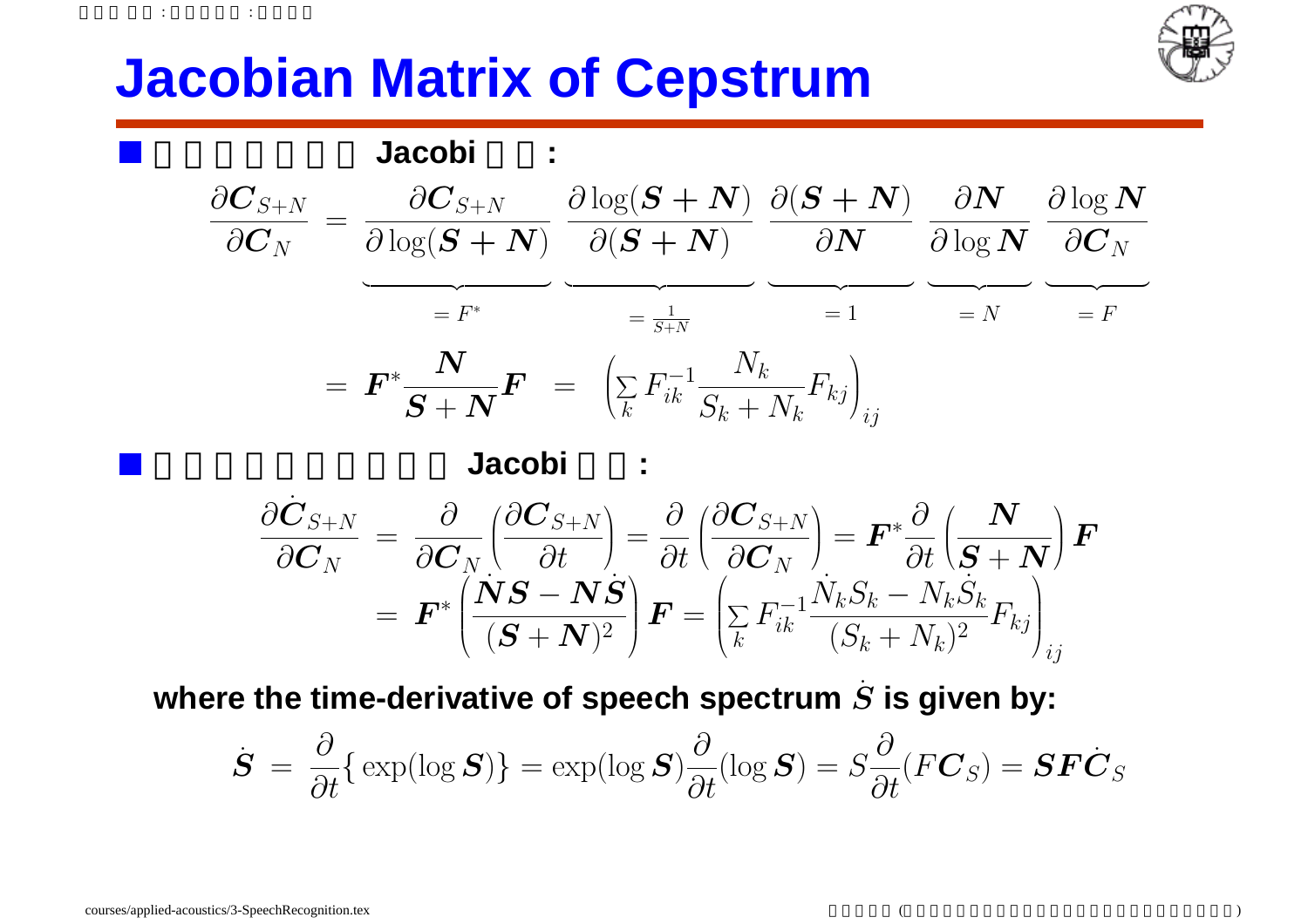

### **Jacobian**

**CPU time for adaptation (acoustic analysis not included) (measured on Sun SPARCstation20)**

| phase       | JA            |                                                    |             | ratio          |
|-------------|---------------|----------------------------------------------------|-------------|----------------|
|             | cep           | $ \texttt{cep+}\triangle\texttt{cep} $             | <b>NOVO</b> | <b>OVON\AL</b> |
| training    |               | $ 2,216 \text{ ms} $ 8,033 ms $ 4,416 \text{ ms} $ |             | 1/2            |
| recognition | <b>149 ms</b> | <b>349 ms</b>                                      | $ 5,066$ ms | 1/34           |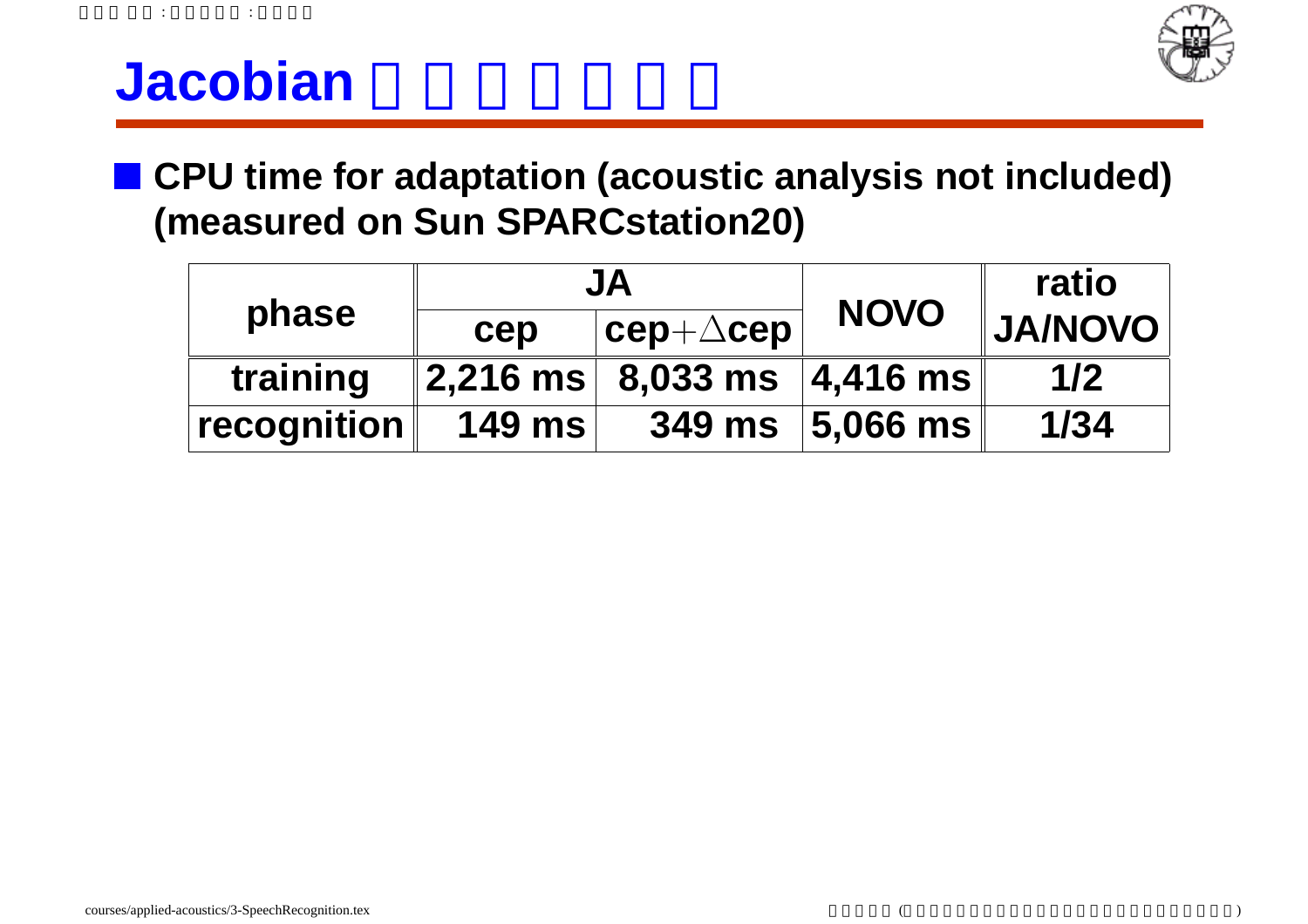## **Noise Adaptation (**Exhibition Hall ← Crowd**)**



**9. Noise adaptation from the initial model created by NOVO with** Crowd **at 10 dB SNR to the** Exhibition Hall **at 10 dB**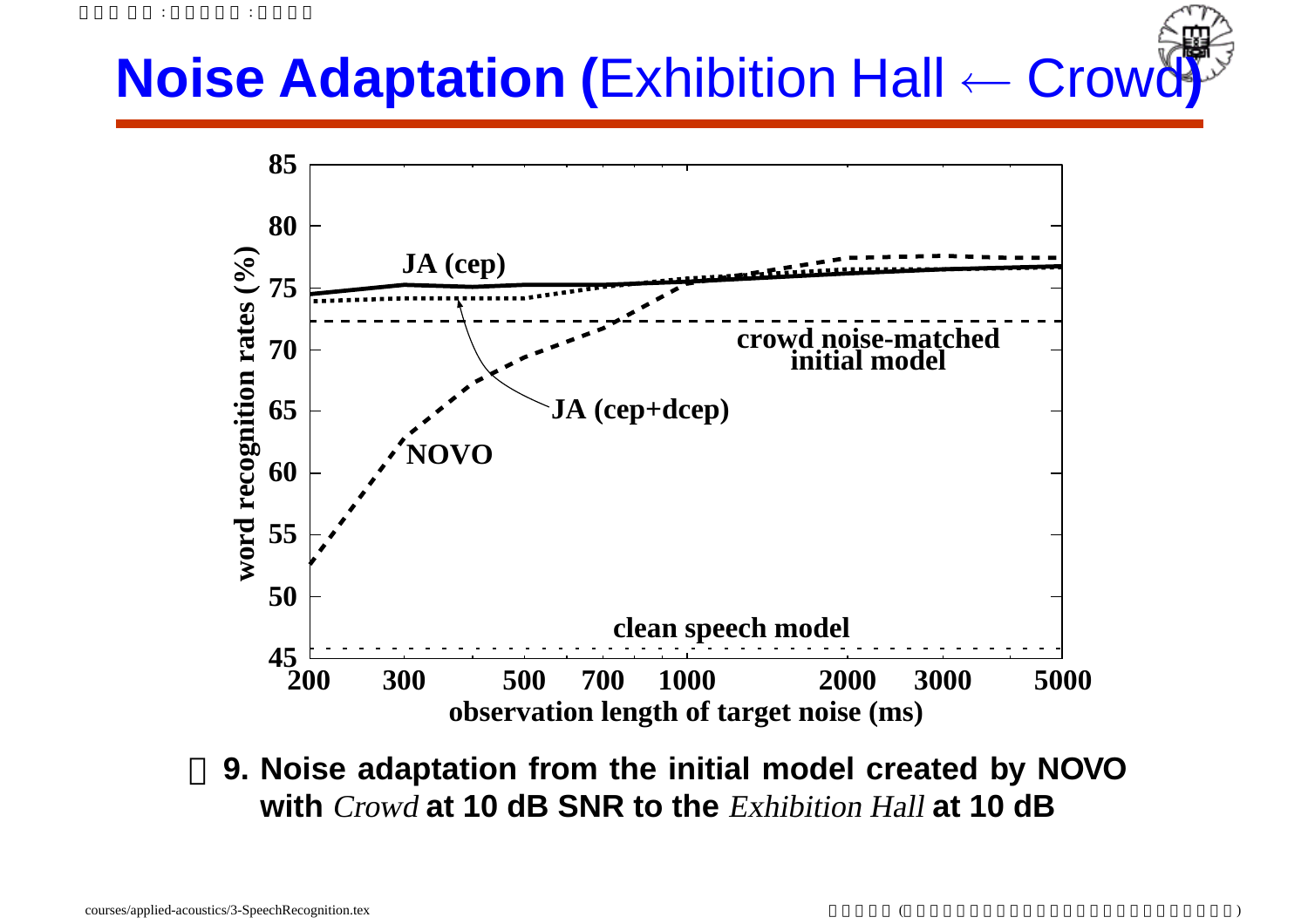



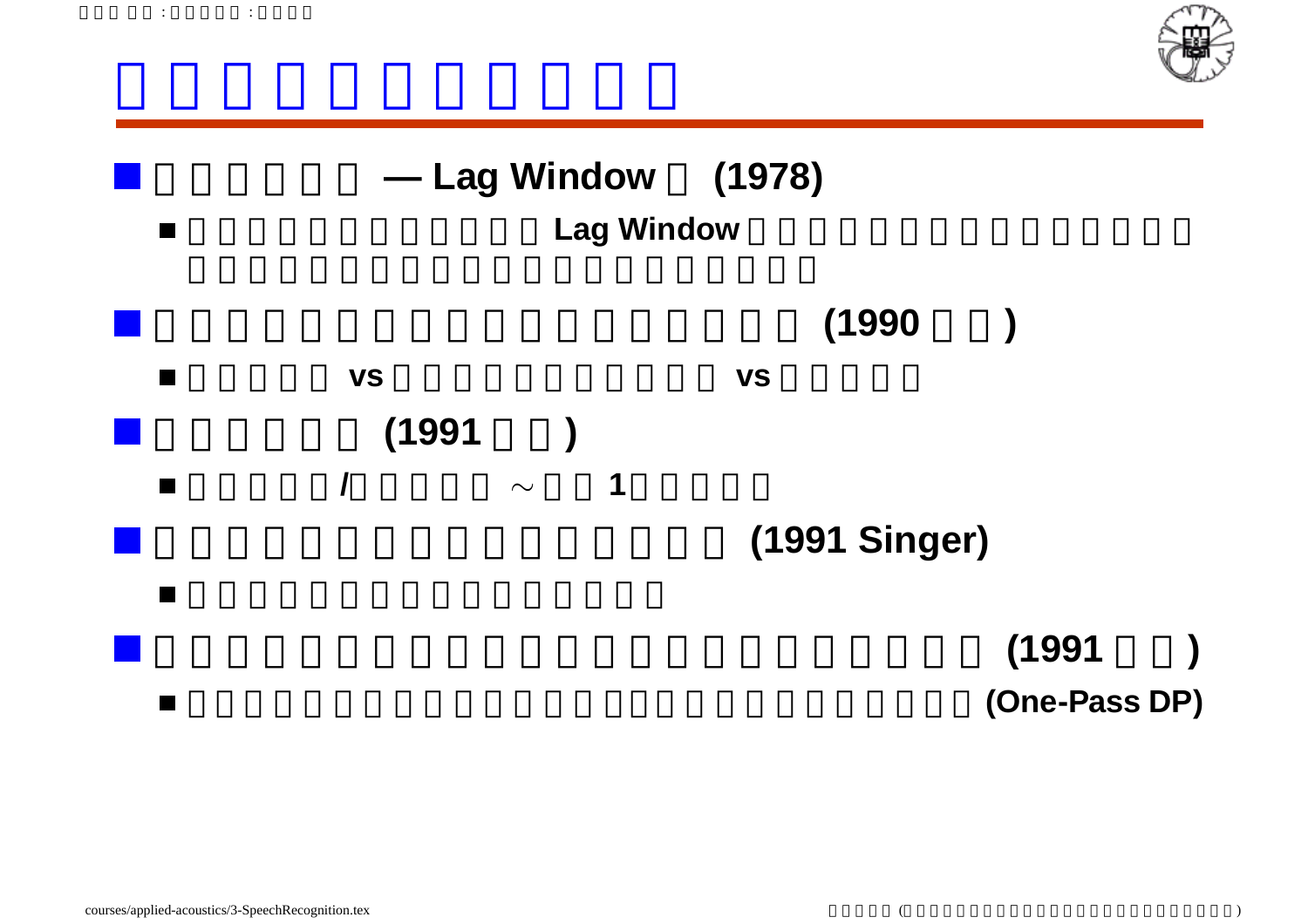









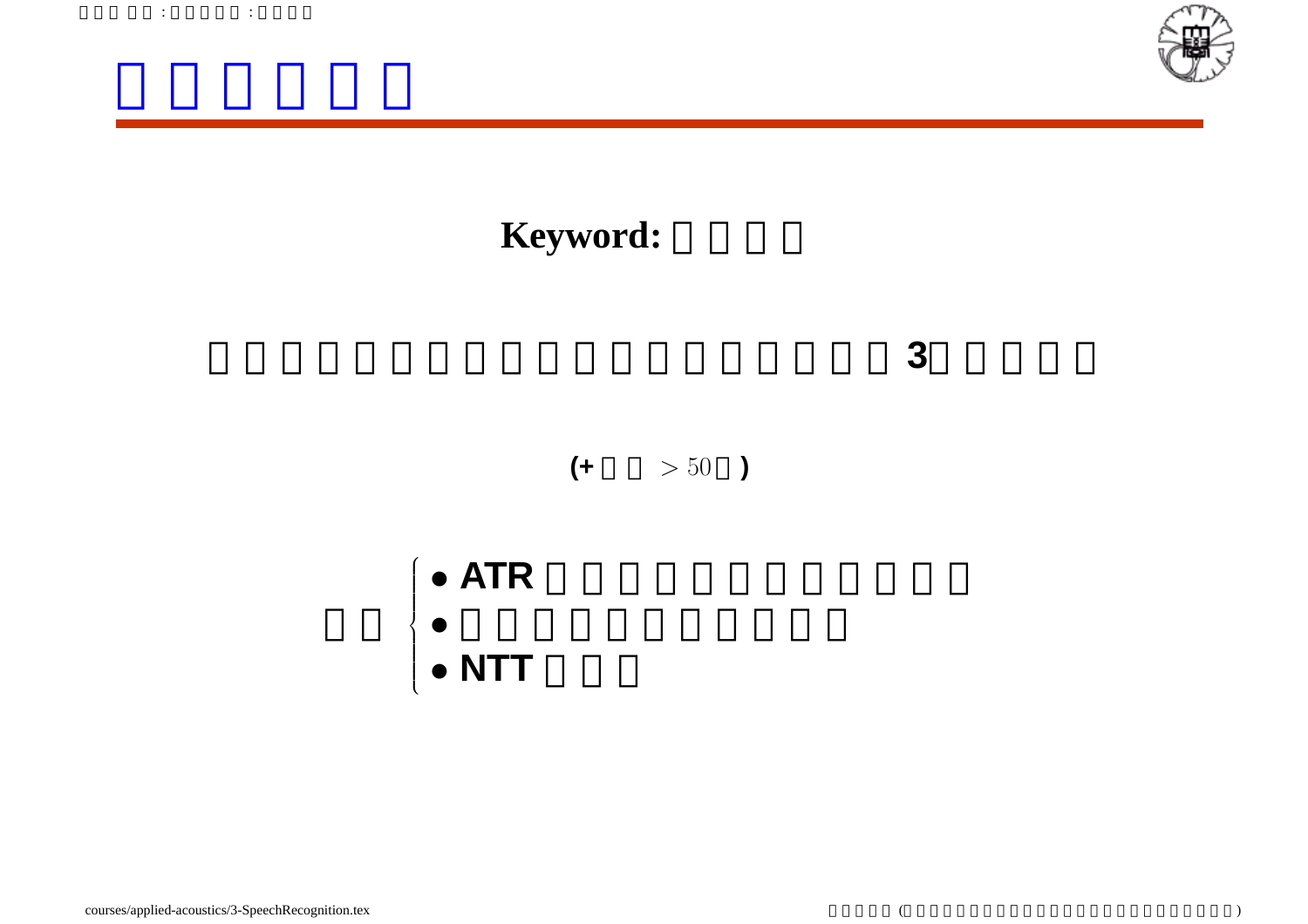



**10.** 自動翻訳システムの全体の概念図。日本語音声認識、日本語音声